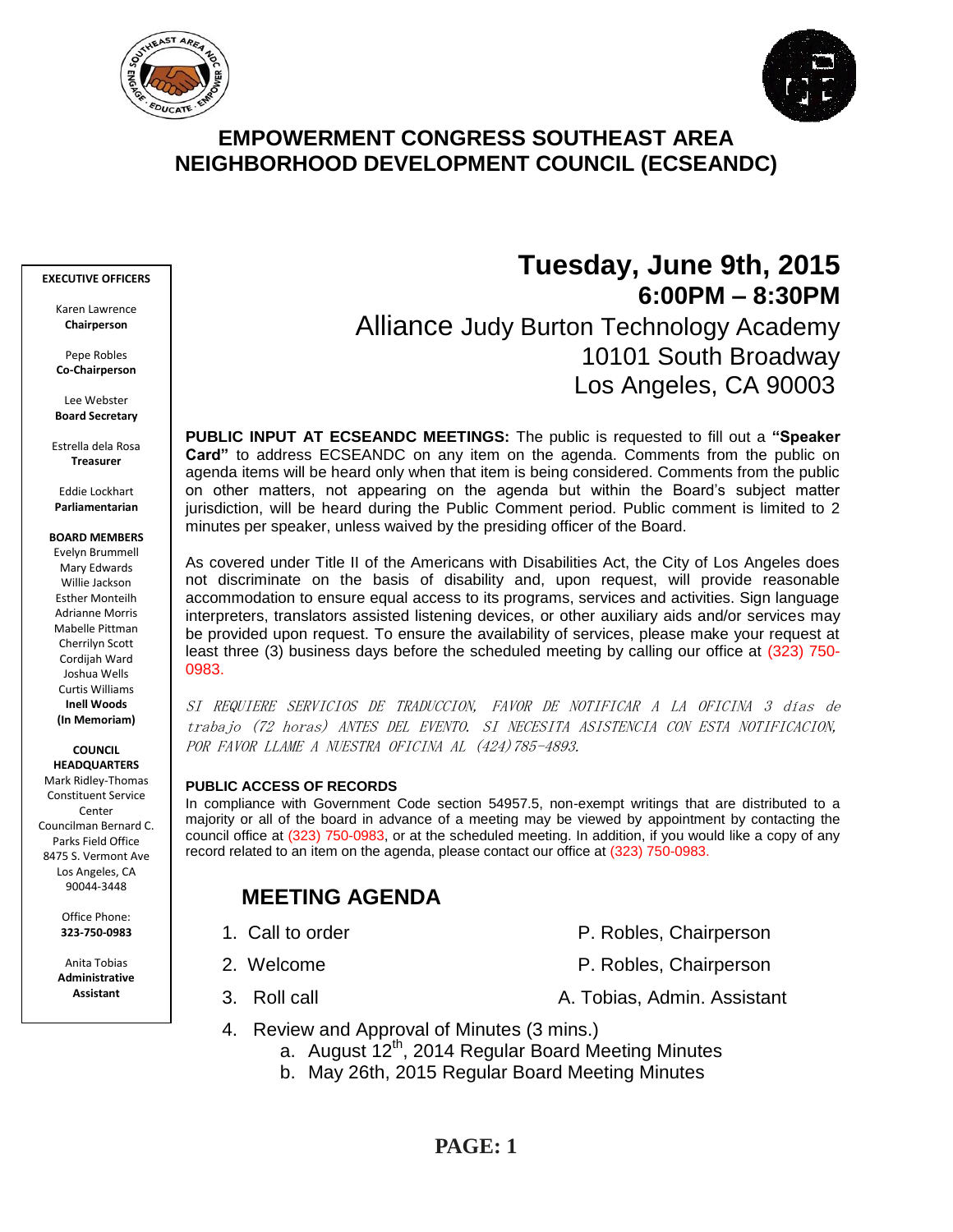- 5. Public Comments (2 min. per speaker)
- 6. Elected Officials and City Department Reports (5 min. each)
	- a. Senior Lead Officers
	- b. Council Districts 8, 9, 15
	- c. Department of Neighborhood Empowerment.
		- **Budget Day** Sat., June 27<sup>th</sup>, 2015 @ 7:30am 200 N. Spring St.,Los Angeles In the City Council Room For more Info go to: [www.NCBAla.com](http://www.ncbala.com/)
		- **Taneda Larios** Neighborhood Empowerment Analyst Leaving office as of 6/12/2015
- 7. New Business (40mins)
	- a. Discussion and Board Motion regarding NPG for "Grant Housing and Economic Development Corporation" (EDC), the Project is Kirkland Academy for Excellence Labor of Love Summer Day Camp Program. **(NTE \$2,222.00)**
	- b. Discussion and Board Motion regarding ECSEANDC Resolution for Ms. Woods.
	- c. Discussion and Board Motion regarding  $4<sup>th</sup>$  Tuesday Meeting
	- d. Discussion and Board Motion regarding APPOINTMENT of TWO (2) BUDGET REPRESENTATIVES.
	- e. Discussion and Board Motion regarding Ratification of South Los Angeles Alliance of Neighborhood Councils' (SLAANC) "Articles of Alliance".
	- f. Discussion and Board Motion for SLAANC Appointments:
		- **Official Delegate**
		- **Primary Alternate**
		- **Secondary Alternate**
	- g. Discussion and Board Motion for Approval of May 2015 Monthly Expenditure Report. (**Treasurer Ms. dela Rosa**)
	- h. Discussion and Board Motion regarding Advertising (ADV) Purchases (**NTE \$2,446.17**):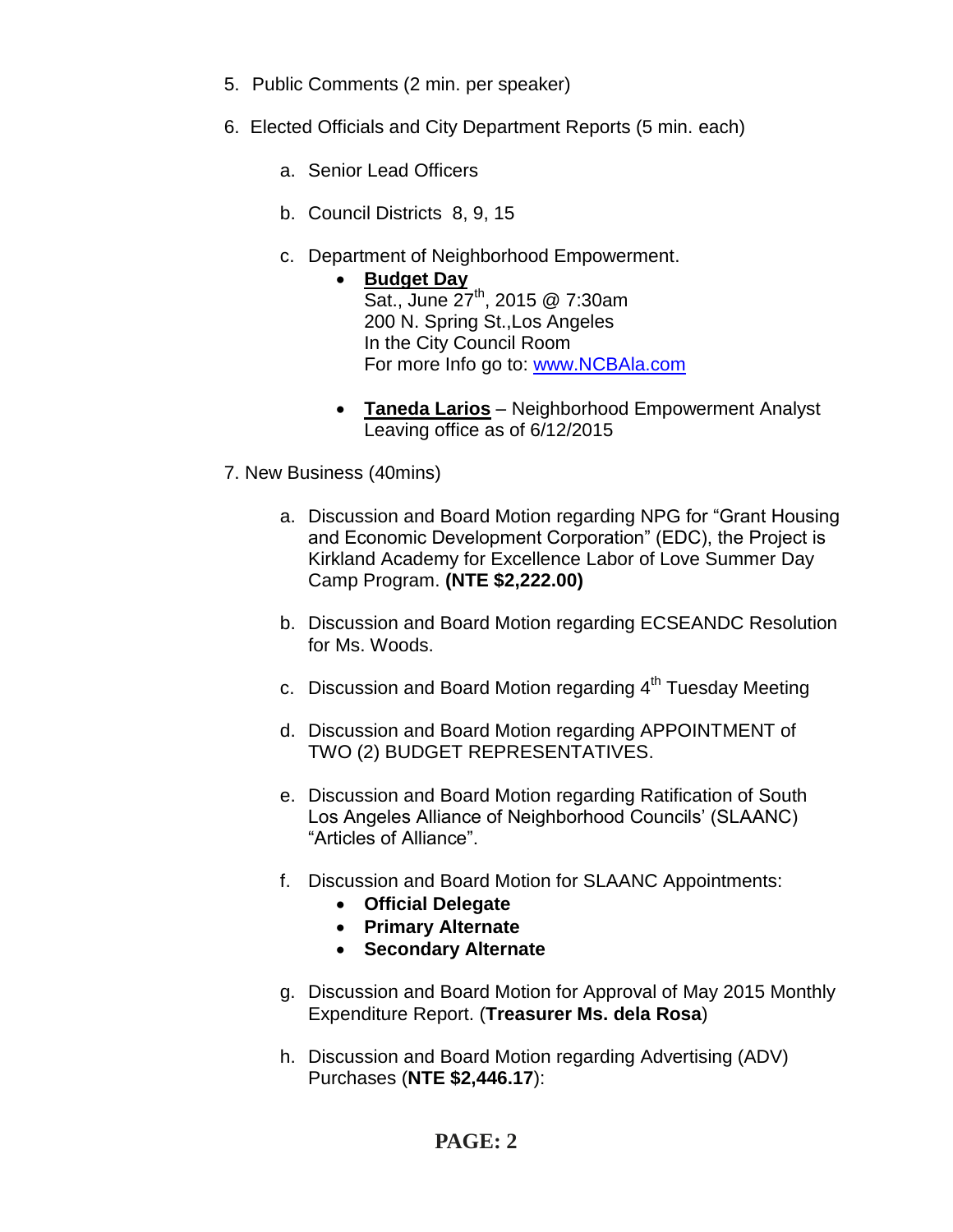i.

- i1. **Pop-Up Tent (Item#: 157464 - HomeDepot)**
	- \$99.98 Each
	- Two (2) Tents
	- $10 \times 10$
- i2. **Banner (Vinyl)**
	- \$40.00 Each
- i3. **Promotional Grocery Tote (Item#: 44583 – Amsterdam)**
	- $\bullet$  \$1.32 Each
	- 500 Bags
	- 13"W x 15"H x 10"D

## i4. **Litewell Key Chains (Item#: 43859 – Amsterdam)**

- $\bullet$  \$1.54 Each
- 500 Key Chains
- LED Light feature

## i5. **Civic Stylus Pen (Item#: 44815 – Amsterdam)**

- .49cent Each
- 500 1000 Pens
- I6. **Weights (for Pop-Up Tent - Home Depot)**  $\bullet$  \$8 each  $x = 4 = 332.00$
- j. Discussion and Board Motion to use Fire Department Community Room for Board Meetings.
- k. Discussion and Board Motion regarding 2015-2016 Budget **due by July 1, 2015**:
	- i1. Strategic Plan
	- i2. Budget
	- i3. Outreach
	- i4. Board Vote Form
	- i5. Self-Assessment Form
- 8. Unfinished Business (5 min. per item)
	- a. Review, Discussion and Board Motion regarding BUDGET ADJUSTMENTS for the following Line Items:
		- a1. MIS, POS, WEB, OFF, TAC and CIP
		- a2. ADV, GRT, EVE, MEE and EDU
	- b. Discussion and Board Motion regarding WEBSITE OPTIONS (NTE: \$4,900):
		- b1. Using a DONE approved Website Contractor

# **PAGE: 3**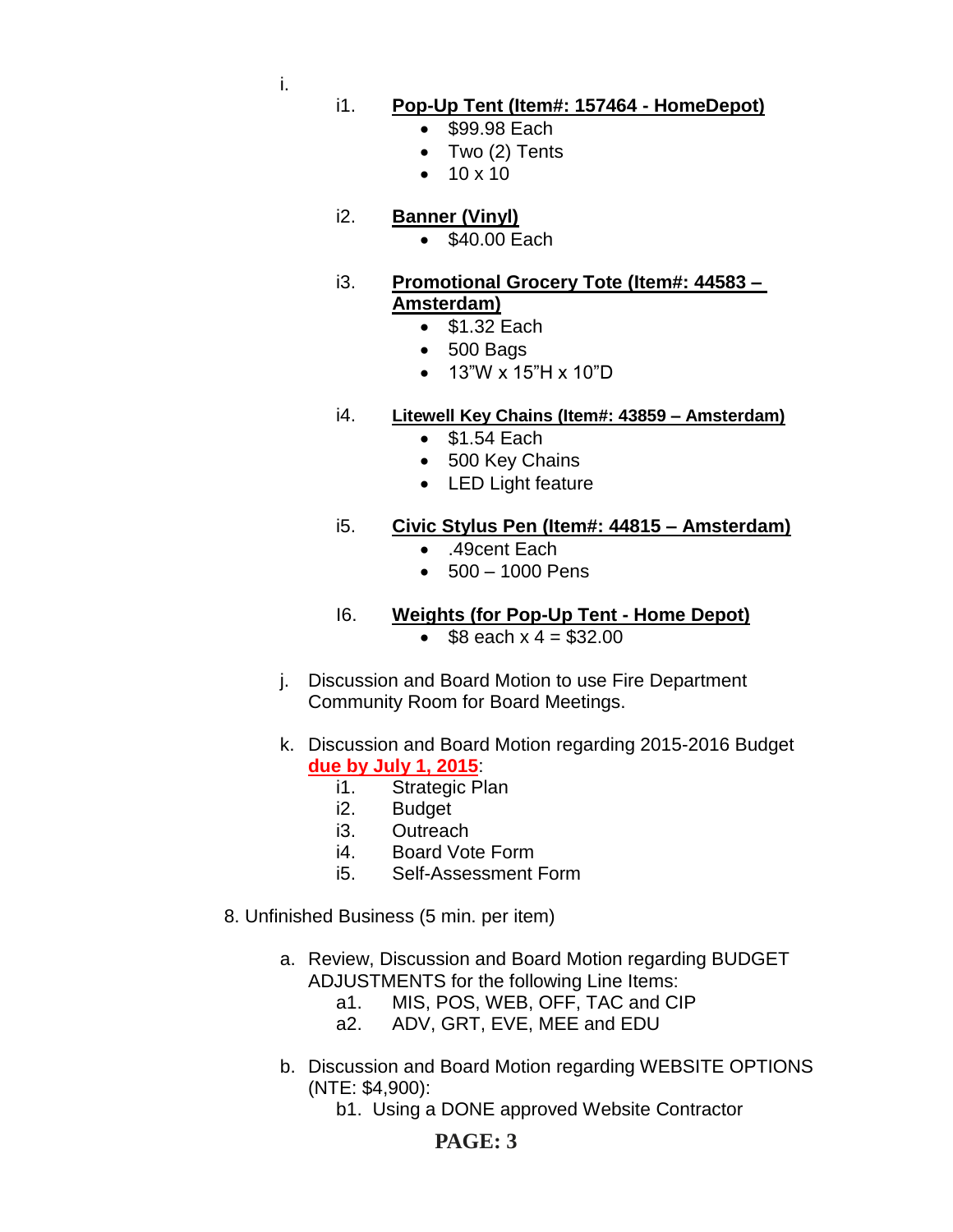- c. Discussion and Board Motion regarding Certificate of Appreciation for Loma White (CD9 Area Rep) and Berny Motto (CD8 Area Rep).
- d. Review and Debrief for the **Board Retreat (Karen Lawrence - Chairperson, EDU \$1000)**:
	- f1. Ad-hoc Committee Members: K. Lawrence – Chairperson, M. Edward, C. Scott, and M. Pittman
	- f2. DATE Saturday, May  $23^{\text{rd}}$ , 2015
	- f3. TIME 11AM 4PM (5 Hours)
	- f4. LOCATION: Holiday Inn Torrance – 19800 S. Vermont Ave., Torrance, CA. 90502
- e. Update regarding Board Removal Letters for Adrianne Morris and Cordijah Ward. **(Ms. Webster and Ms. Tobias)**
- f. Update, Discussion and Possible Board Motion regarding Robo-Calling as an outreach tool. **(Lee Webster & Outreach Committee.)**
- g. Update on "CD8 End of Term Grant" for \$15,000.00 awarded to the ECSEANDC for Beautification.

## **END OF ACTION ITEMS**

Committee Reports (2 min. per committee)

- a. Budget Committee Chair  **E. dela Rosa**
- b. Outreach Committee Chair **Danisland** J. Wells
- c. Quality of Life Committee Chair Vacant
- d. Beautification Committee Chair Fame E. Monteilh
- e. Public Safety Committee Chair. E. Monteilh
- f. Youth/ Young Adults Comm. Chair Cordijah. Ward
- q. Land Use Committee Chair **1988** Vacant
- h. Hospitality Committee Chair  **C. Scott**
- 
- 
- 
- 
- 
- 
- 
- 
- 9. **Board Vacancy:** Discussion and Possible Board Vote (5 min.) Below are the ECSEANDC vacant board seats. Please See Bylaws for Duties & Responsibilities also Article 6 section 2E page 9. **NO CURRENT VACANT BOARD SEATS**
- 10. Board Member Comments (5 min.)
- 11. Chair Closing Comments (3 min.)
- 12. Adjournment

### **ANNOUNCEMENTS**

*Neighboring Neighborhood Council Meetings:*

o WATTS

o Board Meeting: 2nd Tuesday of the month at 6:30pm, meeting location: watts senior citizen center; 1657 E. Century Blvd., Los Angeles, Ca 90002-2987, office location and phone number:10221 Compton Ave. #203, Los Angeles, CA 90002 (323) 564- 0260